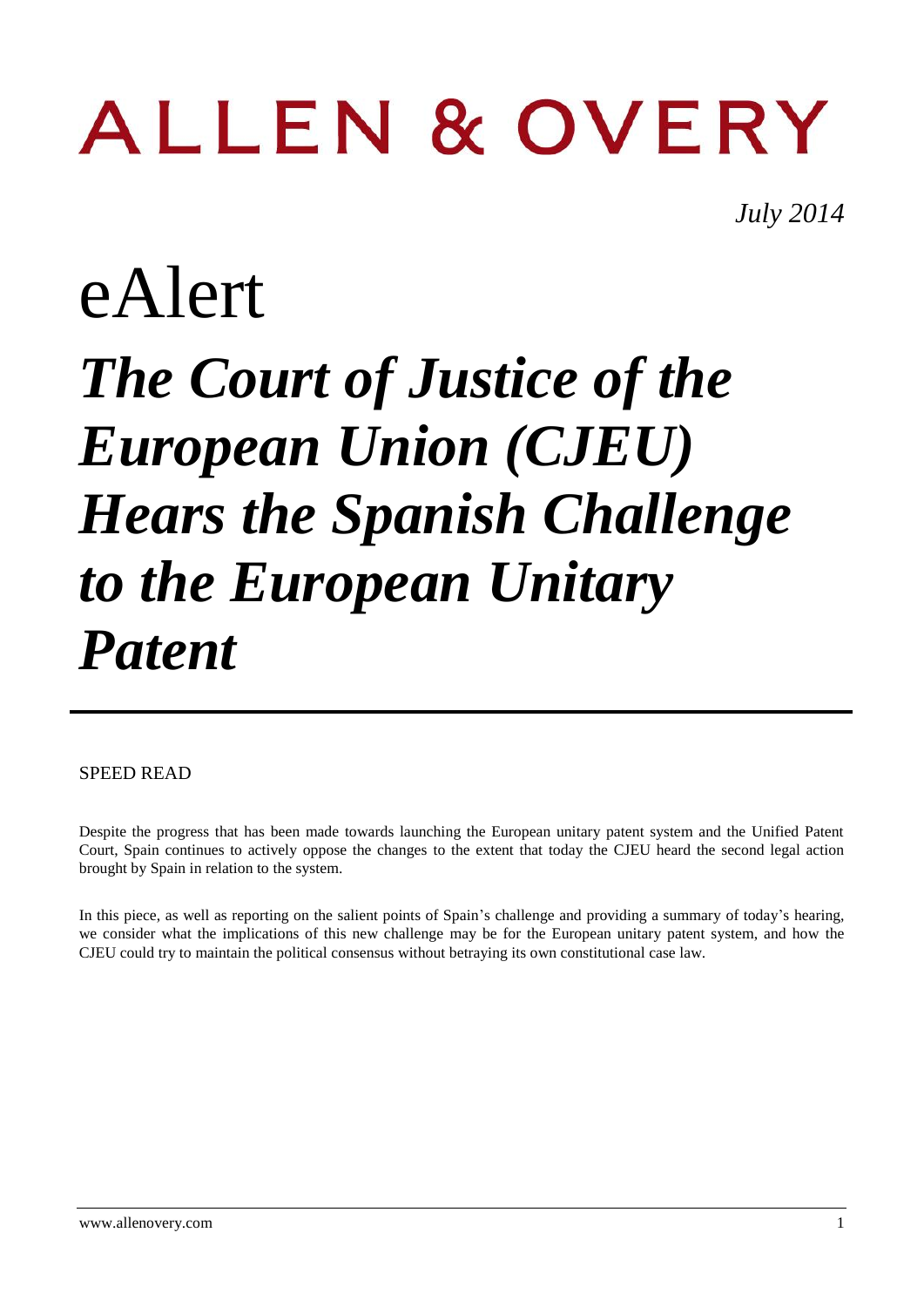## Background

Earlier today, the CJEU heard the action brought by the Kingdom of Spain in March 2013 in respect of the European Regulations that create the European Patent with Unitary Effect (the **Regulation**) and that contain translational arrangements.<sup>1</sup>

While many are gearing up for the launch of the unitary patent system and the selection of the judges for the Unitary Patent Court (**UPC**) is well under way, Spain is still actively resisting the implementation of the system. It is asking the CJEU to annul the two regulations mentioned above, which are at the heart of the unitary patent system.

The action, brought against the European Parliament and Council of the European Union, represents the second

<sup>1</sup> Regulation (EU) no 1257/2012 of the European parliament and of the council of 17 December 2012 implementing enhanced cooperation in the area of the creation of unitary patent protection and Council Regulation (EU) No 1260/2012 of 17 December 2012 implementing enhanced cooperation in the area of the creation of unitary patent protection with regard to the applicable translation arrangements.

challenge to the new European unitary patent system to be brought before the CJEU. On 16 April 2013, the CJEU rejected an early challenge that was aimed at annulling the Council's decision to allow an enhanced cooperation procedure to create a unitary patent system. In that case, the CJEU held that the Council had not exceeded its mandate. The current challenge from Spain is directed at the legal basis of the unitary patent system and is thought to have a greater prospect of success. Readers will also remember that the CJEU had held that a previous draft of the UPC Agreement was incompatible with EU law, essentially because the UPC would not have had the power to refer preliminary questions to the CJEU on the interpretation of EU law and because the participating Member States would not have been liable for violations of EU law by the  $UPC^2$ .

 $2$  Opinion 1/09 of 8 March 2011.

1

#### THE MAIN ARGUMENTS

<u>.</u>

This latest challenge contains no fewer than seven arguments against the legality of the Regulation. Two of these particularly stand out.

#### *"The legal basis for the Regulation is inappropriate"*

The first argument technically relates to the question of whether the legal basis chosen for the Regulation is adequate. In fact, it calls into question the fundamental choice made by the Regulation, i.e. to not make the issues of patent validity and infringement questions of EU law and thus reviewable by the CJEU.

Indeed, readers will remember that an earlier draft of the Regulation contained provisions (Articles 6 to 8) that defined the scope of protection of the European Patent with unitary effect (the **Unitary Patent**). Many prospective users of the system opposed this drafting, however, arguing that the aim of the system was to create a specialist patent court system and that the inclusion of Articles 6 to 8 would make the question of patent infringement a matter of EU law, thereby giving the CJEU the final word in this respect (as it has in trademark matters). This led to a late amendment of the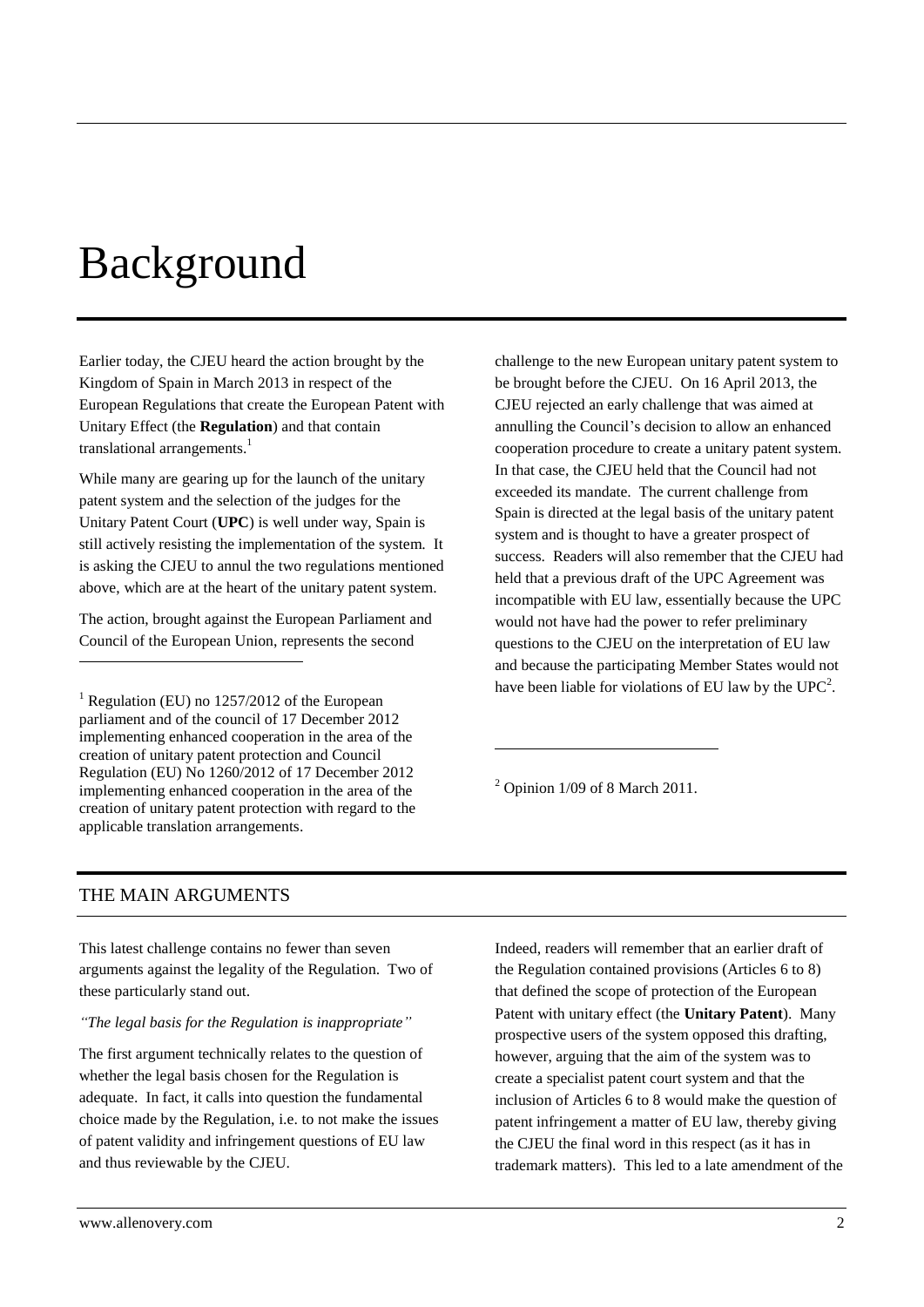Regulation, with the current Articles 5 to 7 replacing the criticised provisions. Under these new provisions, the scope of protection of a European patent with unitary effect is defined through a reference to the conflict of laws rules of one of the participating Member States, by the UPC Agreement (Articles 25 to 27), i.e. an international treaty that does not constitute EU law and which the CJEU has thus no power to interpret.

Spain's challenge, then, argues that the creation of the Unitary Patent in fact does not harmonise the Member States' laws, as Unitary Patents will be granted (or refused) by the European Patent Office (**EPO**), which does not apply EU law, and their scope of protection will not be harmonised by EU law either. Hence, according to Spain, the legal basis of the Regulation, namely Article 118 TFEU on the approximation of legislations, is inadequate, as no approximation or harmonisation is legally achieved.

On the other hand, the Regulation in fact does achieve some degree of harmonisation since, through the indirect referral by Article 5 of the Regulation to Articles 25 to 27 of the UPC Agreement; the scope of protection of Unitary Patents will be the same in all participating Member States. However, it remains true that this harmonisation takes

place outside the scope of the EU legal system, and purposefully so.

#### *"The EPO cannot be delegated with powers under the unitary patent system"*

The second point of contention is in regard to the apparent hybrid of both the EU and EPO having authority under the new unitary patent system. Under the new system the EPO has certain administrative tasks relating to the Unitary Patent (e.g. collecting annual fees for unitary patents and administering a compensation scheme for reimbursement of translation costs). Spain relies on the European *Meroni* doctrine which says (among other things) that a European authority cannot delegate powers with a wide margin of discretion, and that any delegated powers should be accompanied by guarantees of judicial review. Based on these principles, Spain argues that it was not legally valid to delegate decisions on matters such as renewal fees to the EPO, because this power involves the delegation of too much discretion and because the actions and decisions of the EPO are not subject to judicial review, since it is not an EU entity.

#### TODAY'S HEARING

Today's hearing was by no means the final stage of these proceedings: the Advocate General is still to render his opinion prior to the Court ruling on Spain's challenge. However, following the hearing, a few points are noteworthy.

First, unusually for a case of this kind, the European Commission has chosen not to participate in the written proceedings, whereas it usually intervenes to support the legality of EU law provisions challenged before the Court. This prompted speculation that there might be a lack of enthusiasm on the Commission's part for the compromise that was eventually found, and particularly Articles 5 to 7 discussed above. At today's hearing, the Commission's intervention remained very limited, as it only defended the linguistic regime. It did not take position on the fundamental substantive issues raised by the Spanish

challenge. This could be seen as a confirmation of the Commission's reservations on the system.

To the contrary, a number of Member States participating in the UPC intervened to support the legality of the Regulation. Today no less than eight Member Stated presented arguments to the Court: Belgium, Denmark, France, Germany, Hungary, the Netherlands, Sweden and the UK. They all argued (together with the Council) that the *Meroni* doctrine does not apply because in fact powers are not delegated from an EU institution to the EPO. According to these parties, Member States act in their (national) capacity as Contracting States of the European Patent Convention. Also, the argument was made that, should the Court apply the *Meroni* doctrine, all the conditions of the doctrine were fulfilled and therefore the institutional balance is safeguarded.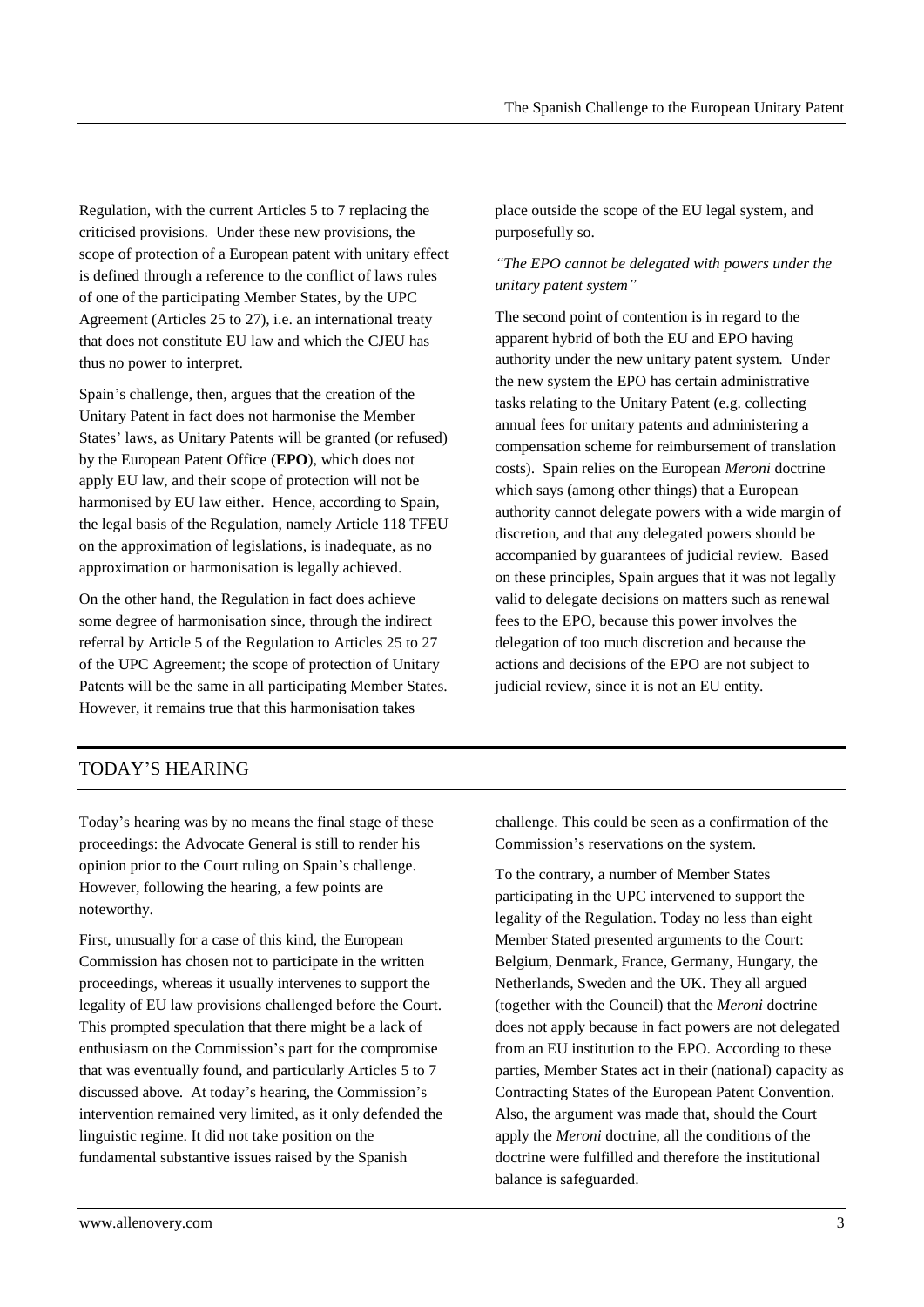### What will come next?

On the delegation of powers argument, recent case law of the CJEU does suggest that the Court's view on the issue of delegation of powers is slowly shifting. In its decision of 22 January 2014 regarding the European Security and Markets Authority (**ESMA**) the CJEU took a more practical view of the *Meroni* doctrine in the interest of the functioning of the internal market. It held that delegation of powers to ESMA indeed did not correspond to any of the situations described in the specific provisions in the Treaty. Nonetheless, the delegation of powers to ESMA was justified because it was part of a series of rules and measures to ensure financial market stability. The Court explicitly referred to the necessity for specific technical and professional expertise in the particular field. It seems that a similar line of reasoning could be applied to the current Spanish challenge.

However, on the issue of the legal basis for the Regulation, if the CJEU finds merit in Spain's argument, it will be left in a very difficult position.

On the one hand, striking down the Regulation might undo the result of 40 years of protracted negotiation, thus potentially delaying the possibility of a unified European patent system by decades. On the other,

dismissing Spain's challenge could require the Court to depart from its established case law on basic principles regarding the way EU harmonisation functions, thereby calling into question the essence of the EU construction process. Furthermore, the Court might be tempted to adopt some more creative strategies in reaching its conclusions. It might possibly, to limit the encroachment on the principles of EU harmonisation, hold the system to be legal only insofar as the substantive law applicable to Unitary Patents remains effectively harmonised (through Articles 25-27 of the UPC Agreement). Or it might give an interpretation of Article 5 of the Regulation that would constructively consider the issue of Unitary Patent infringement to be a matter of EU law; while such an outcome would save the Regulation, it would directly contravene the drafter's intention of excluding the CJEU from patent litigation.

The next step will be for the Advocate-General to give his opinion on the case, which is expected to be published on 21 October 2014. The Court will then render its final decision, probably toward the end of this year. Its holdings will be of paramount importance to the future of the patent litigation system in Europe